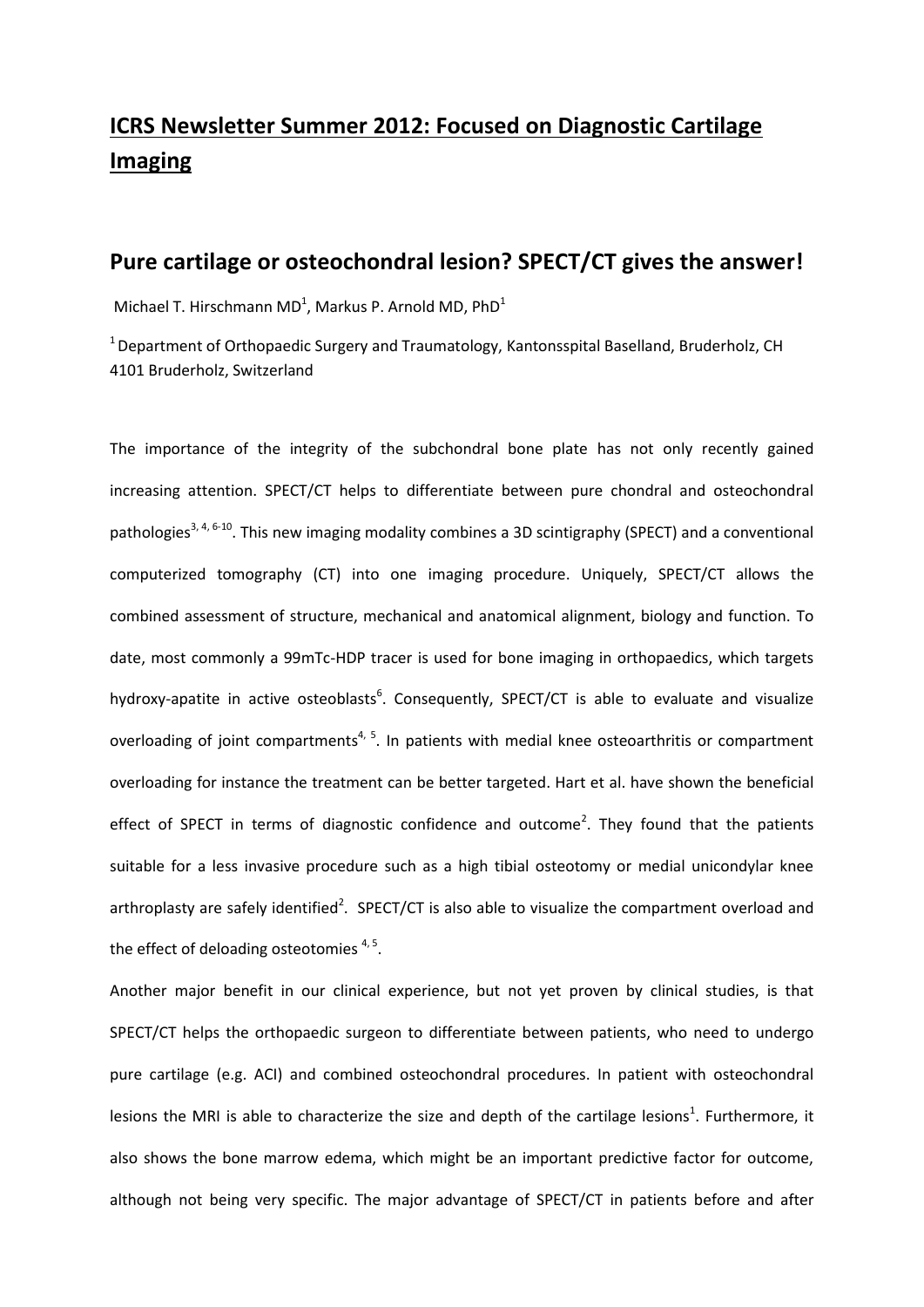cartilage surgery is its strength in the assessment of the integrity of the subchondral bone plate. This

has been emphasized in a number of published case reports<sup>[4,](#page-1-1) [8](#page-1-6)</sup>.

Due to the previously described characteristics we propose to use SPECT/CT preoperatively to establish the optimal indication for chondral or osteochondral surgery and postoperatively to followup patients after osteochondral repair procedures. A number of studies are currently ongoing at our institution investigating the clinical value, sensitivity, specificity in patients before and after chondral and osteochondral repair.

## **References**

- <span id="page-1-5"></span>1. Buck FM, Hoffmann A, Hofer B, et al. Chronic medial knee pain without history of prior trauma: correlation of pain at rest and during exercise using bone scintigraphy and MR imaging. Skeletal Radiol 2009;38:339-47.
- <span id="page-1-4"></span>2. Hart R, Konvicka M, Filan P, et al. SPECT scan is a reliable tool for selection of patients undergoing unicompartmental knee arthroplasty. Arch Orthop Trauma Surg 2008;128:679- 82.
- <span id="page-1-0"></span>3. Hirschmann MT, Adler T, Rasch H, et al. Painful knee joint after ACL reconstruction using biodegradable interference screws- SPECT/CT a valuable diagnostic tool? A case report. Sports Med Arthrosc Rehabil Ther Technol 2010;2:24.
- <span id="page-1-1"></span>4. Hirschmann MT, Davda K, Iranpour F, et al. Combined single photon emission computerised tomography and conventional computerised tomography (SPECT/CT) in patellofemoral disorders: a clinical review. Int Orthop 2011;35.:675-80.
- <span id="page-1-3"></span>5. Hirschmann MT, Iranpour F, Davda K, et al. Combined single-photon emission computerized tomography and conventional computerized tomography (SPECT/CT): clinical value for the knee surgeons? Knee Surg Sports Traumatol Arthrosc 2009;18:341-5.
- <span id="page-1-2"></span>6. Hirschmann MT, Wagner CR, Rasch H, et al. Standardized volumetric 3D-analysis of SPECT/CT imaging in orthopaedics: overcoming the limitations of qualitative 2D analysis. BMC Med Imaging 2012;12:5.
- 7. Horger M, Eschmann SM, Pfannenberg C, et al. Added value of SPECT/CT in patients suspected of having bone infection: preliminary results. Arch Orthop Trauma Surg 2007;127:211-21.
- <span id="page-1-6"></span>8. Konala P, Iranpour F, Kerner A, et al. Clinical benefit of SPECT/CT for follow-up of surgical treatment of osteochondritis dissecans. Ann Nucl Med 2010;24:621-4.
- 9. Lorberboym M, Ami DB, Zin D, et al. Incremental diagnostic value of 99mTc methylene diphosphonate bone SPECT in patients with patellofemoral pain disorders. Nucl Med Commun 2003;24:403-10.
- 10. Scharf S. SPECT/CT imaging in general orthopedic practice. Semin Nucl Med 2009;39:293- 307.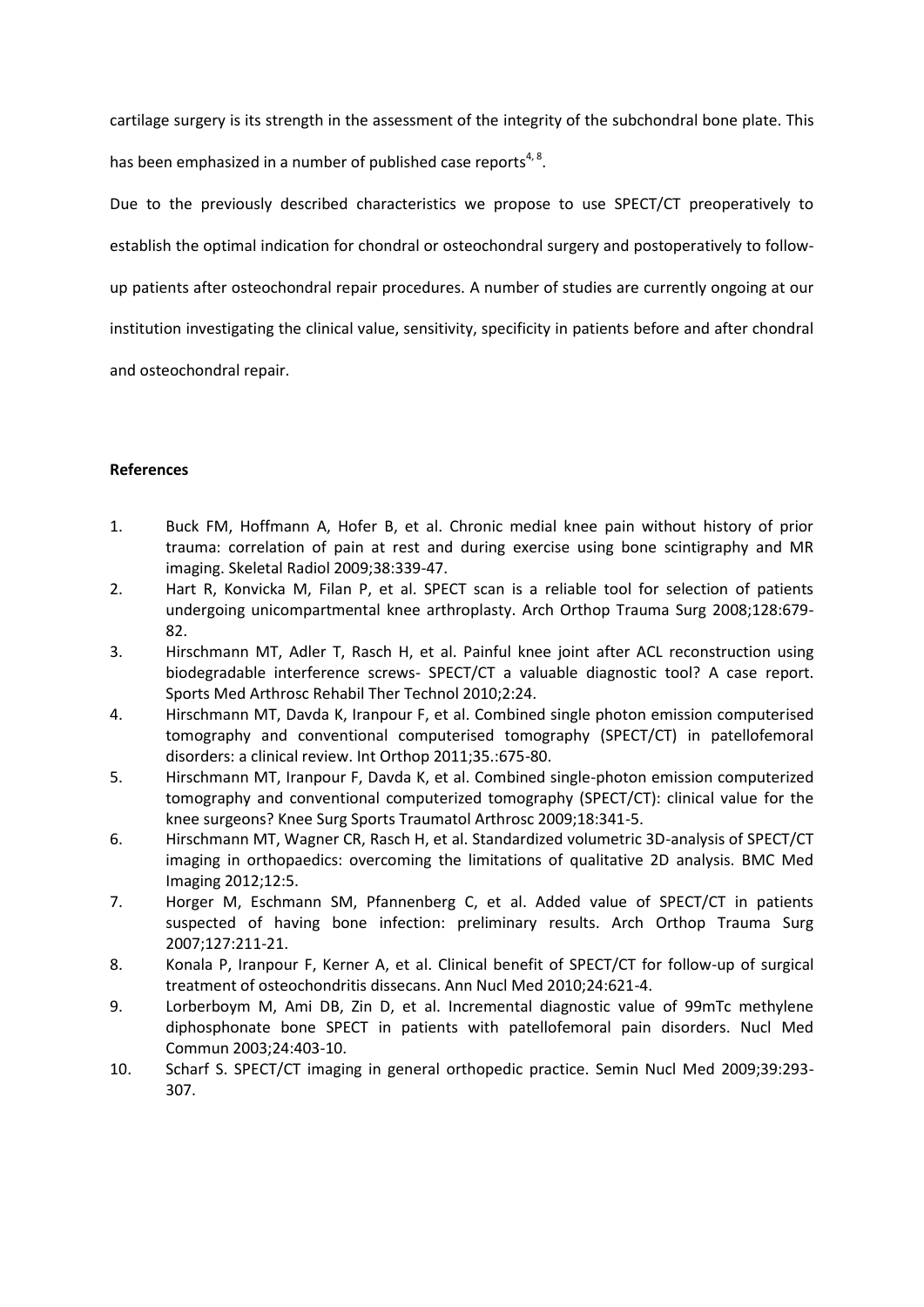

**Figure 1:** 99mTc-HDP-SPECT/CT of a patient before (above) and one year after high tibial osteotomy of the knee showing a significant decrease of tracer uptake within the medial knee compartment.